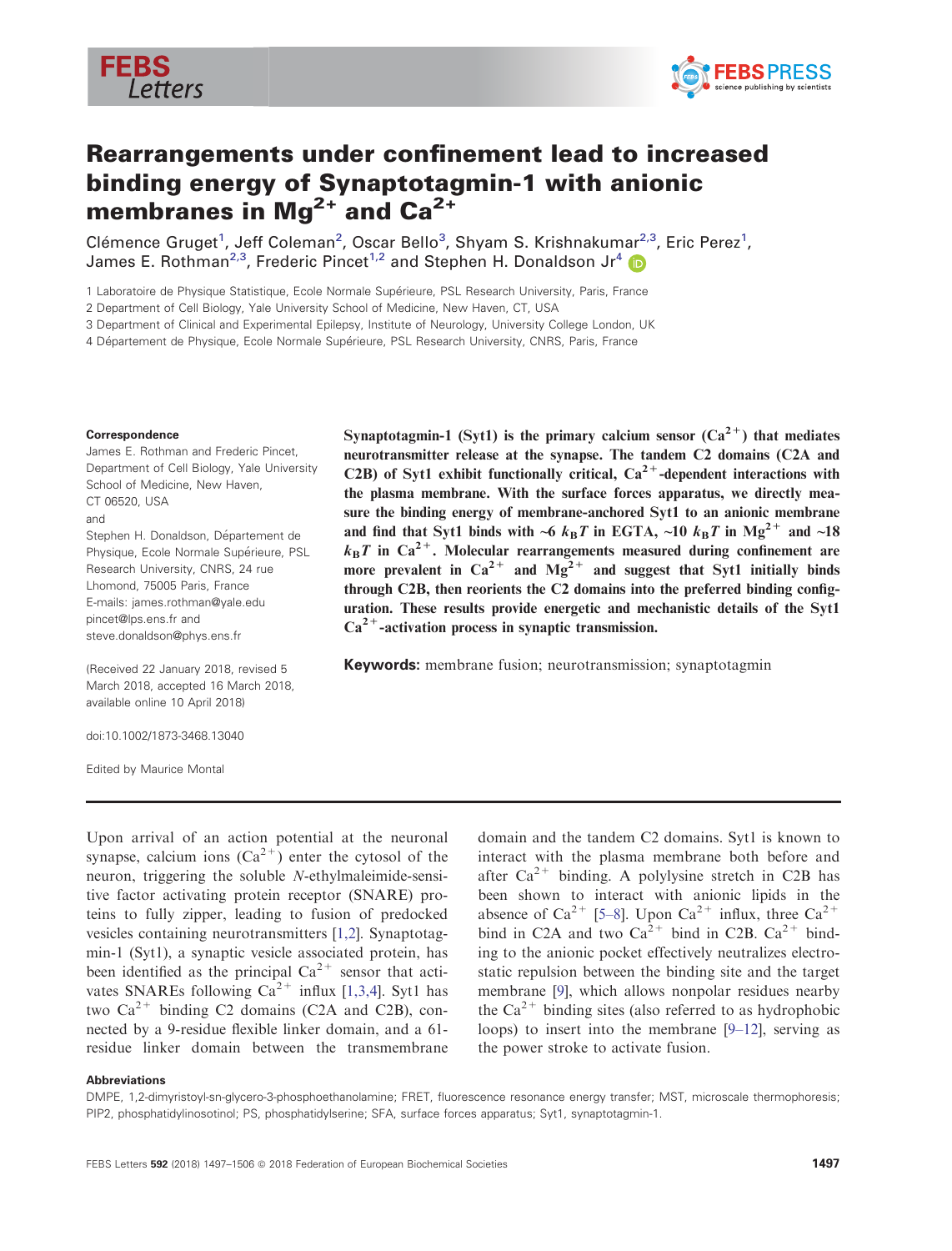<span id="page-1-0"></span>The precise biochemical and biophysical mechanisms for the Syt1  $Ca^{2+}$ -trigger remain unclear. While mutating the C2A  $Ca^{2+}$  binding site causes a significant decrease to evoked neurotransmitter release in vivo, an analogous mutation in C2B effectively abolishes evoked release [\[13,14\]](#page-8-0). Several studies illustrate that Syt1 can oligomerize and modulate bending of the target membrane and that C2B drives these processes [\[4,15,16\]](#page-8-0). Syt1 is therefore thought to function at least partially by performing bending work on the target membrane, providing a highly curved membrane to ease the high energy barrier associated with membrane fusion. Syt1 may also act as a clamp in the absence of  $Ca^{2+}$ , by forming oligomerized structures which keep the SNAREs away from the vesicle-membrane contact zone [\[16](#page-8-0)–19].

The kinetics and assembly of soluble C2AB (i.e. Syt1 without the transmembrane domain and linker domain, containing only the soluble C2A and C2B domains) with anionic membranes have been assessed using stopped-flow fluorescence resonance energy transfer (FRET) and microscale thermophoresis (MST) measurements, revealing strong binding between soluble C2AB and membranes containing phosphatidylserine (PS) and phosphatidylinosotinol (PIP2) in the absence of  $Ca^{2+}$ , attributed to the polybasic patch binding to PIP2/PS [\[6,9](#page-8-0)]. The presence of PIP2 leads to an increase in the  $Ca^{2+}$  affinity of Syt1, possibly due to conformational changes induced by PIP2 binding [\[6](#page-8-0)].  $Ca^{2+}$  binding by Syt1 also leads to a large decrease in the off-rate of Syt1 from membranes [\[9](#page-8-0)], presumably due to insertion of the nonpolar residues in the C2AB  $Ca^{2+}$  binding loops. A recent paper measured energetics of single-molecule C2AB interactions with optical tweezers in the presence of  $Ca^{2+}$  [[20\]](#page-8-0), but reported a lack of binding in the absence of  $Ca^{2+}$ . A previous single-molecule atomic force microscopy (AFM) study attached Syt1 to an AFM tip and performed adhesion force measurements at PC/PS membranes [\[21\]](#page-8-0), but no binding energetics or distancedependent Syt1-membrane interactions were reported. Additionally, while  $Mg^{2+}$  is known to bind in the Syt1  $Ca^{2+}$ -binding sites in the absence of  $Ca^{2+}$  [\[22\]](#page-8-0) and has subtle effects on Syt1-membrane interactions [\[23,24\]](#page-8-0), no studies have directly compared the binding energies in  $Mg^{2+}$  and  $Ca^{2+}$ . Therefore, there remains a lack of direct probes of the long-range and shortrange behaviours and energetics of divalent ion-dependent Syt1 binding at anionic membranes.

We directly measured the interaction energy between a lipid membrane decorated with the cytoplasmic portion of Syt1 and an anionic membrane composed of PC/PS/PIP2 using a surface forces apparatus (SFA),



Fig. 1. A schematic of the SFA experiment. Syt1-coated membrane (top) interacts with an anionic membrane (bottom), consisting of 80 mol% POPC, 15 mol% DOPS and 5 mol% PIP2. The  $Ca^{2+}$  binding loops of C2A and C2B are indicated by the yellow sites, and the polybasic patch on C2B is indicated by the red site.

as shown schematically in Fig. 1. To isolate the Syt1 target membrane interaction, which has been shown to be more productive for fusion [[5,24](#page-8-0)–26], we have included only PC and Syt1 in the protein-containing membrane. By using EGTA,  $Mg^{2+}$  or  $Ca^{2+}$  in the buffer, the effects of divalent ions are elucidated during Syt1 confinement, docking and unbinding at an anionic membrane surface, including binding energetics, kinetics and molecular rearrangements.

#### Materials and methods

#### Protein expression and purification

The DNA construct used in this study was generated by cloning the cytoplasmic domain (residues 83–421) of rat synaptotagmin-1 into pGEX6p-1 (GE Healthcare, Marlborough, MA, USA) using restriction sites XhoI and NotI. A 12x histidine residue tag was added upstream (N-terminus of the protein) using BamHI and XhoI. Two residues, C277A and E269C, were mutated using a QuikChange mutagenesis kit (Agilent Technologies, Santa Clara, CA,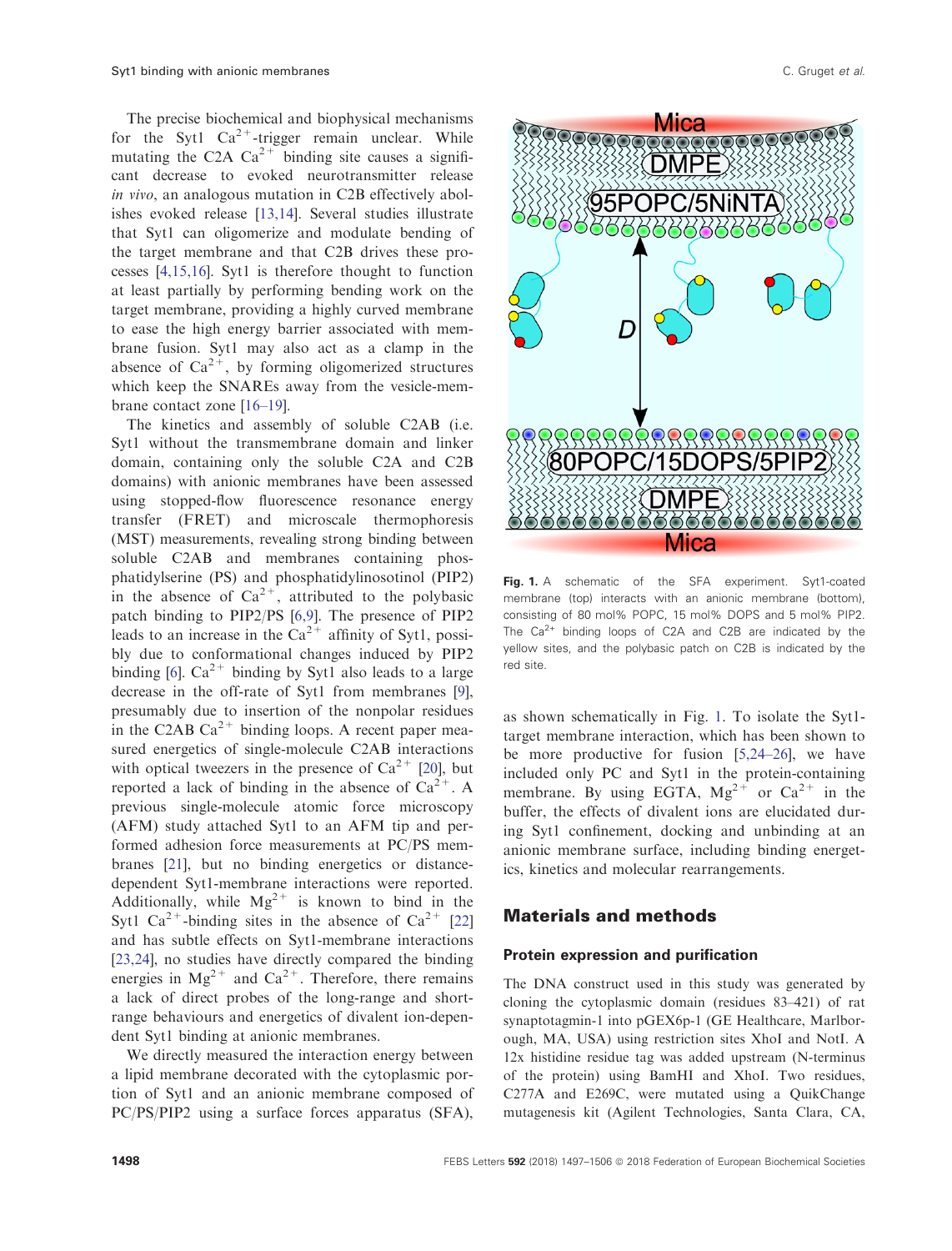USA) to allow for subsequent fluorescent labelling. The construct was transformed and grown in Escherichia coli BL21(DE3) to an OD 600  $\sim$ 0.8 and the expression was induced with 0.5 mm IPTG. The cells were harvested after 4 h at 37 °C and suspended in lysis buffer (25 mm HEPES, pH 7.4, 500 mm KCl, 1 mm MgCl<sub>2</sub>, 1 mm CaCl<sub>2</sub>, 15 mm Imidazole, 0.4 mm TCEP, 10% glycerol, 1% Triton X-100, protease inhibitors). The sample was lysed using a cell disrupter, and the lysate was supplemented with 0.1% polyethylimine before centrifugation (~96 000 g for 30 min). The supernatant was loaded onto nickel-nitrilotriacetic acid (Ni-NTA, Qiagen, Valencia, CA, USA) beads (3–4 h or overnight at  $4^{\circ}$ C) with 10  $\mu$ L of Benzonase (2000 units). The beads were washed with 20 mL of lysis buffer with 0.1% Triton X-100, then resuspended in 5 mL of lysis buffer supplemented with 10  $\mu$ g·mL<sup>-1</sup> of DNAse I, 10  $\mu$ g·mL<sup>-1</sup> of RNAseA and 10  $\mu$ L of Benzonase and incubated at room temperature for 1 h.

Subsequently, the beads were rinsed quickly with 10 mL of high salt buffer (25 mm HEPES, pH 7.4, 1M KCl, 1 mm MgCl<sub>2</sub>, 1 mm CaCl<sub>2</sub>, 15 mm Imidazole, 0.4 mm TCEP, 10% glycerol) to remove nucleotide contamination, and washed several times with 25 mm HEPES, pH 7.4, 500 mm KCl, 50 mm Imidazole, 1 mm  $MgCl<sub>2</sub>$ , 1 mm  $CaCl<sub>2</sub>$ , 0.4 mm TCEP, 10% glycerol. The protein was eluted off the nickel beads in 25 mM HEPES, pH 7.4, 400 mM KCl, 500 mM Imidazole,  $0.5$  mm CaCl<sub>2</sub>,  $0.4$  mm TCEP,  $10\%$  glycerol. The GST tag was cleaved overnight at 4 °C using Prescission protease, and then removed with a 1-h room temperature incubation in Glutathione-Sepharose (Thermo Fisher Scientific, Grant Island, NY, USA). The protein was then run on a size exclusion chromatography column (Superdex 75 16/60 High load) equilibrated with 25 mm HEPES, pH 7.4, 150 mm KCl, 0.4 mm TCEP and further purified by anionic exchange (Mono-S) chromatography. All chromatography was carried out with AKTA (GE Healthcare). The protein concentration was determined with a Bradford assay using BSA as a standard. The 260 nm/280 nm ratios were measured to check nucleotide contamination. The protein was flash frozen and stored at  $-80$  °C with 20% glycerol.

#### Surface forces measurements

The force–distance measurements were done with a homebuilt SFA similar to the original Israelachvili design [[27\]](#page-9-0). Briefly, back-silvered mica surfaces were glued on cylindrical glass disks  $(R \sim 2$  cm) with UV-cured glue (NOA81, Norland Optics), then a monolayer of 1,2-dimyristoylsn-glycero-3-phosphoethanolamine (DMPE) was deposited on both surfaces at an area/molecule of  $0.4 \text{ nm}^2$  using a home-built Langmuir–Blodgett trough [\[28\]](#page-9-0). DMPE binds strongly to mica, creating a stable inner monolayer on both surfaces. Next, on one surface we deposited an outer layer of 95% 1-palmitoyl-2-oleoyl-sn-glycero-3-phosphocholine

(POPC) and 5% 1,2-dioleoyl-sn-glycero-3-[(N-(5-amino-1carboxypentyl)iminodiacetic acid)succinyl] nickel (DGS-NTA-Ni) with an area/molecule of  $0.4 \text{ nm}^2$ , and on the other surface an outer layer of 80% POPC, 15% 1,2 dioleoyl-sn-glycero-3-phospho-L-serine (DOPS) and 5% L-a-phosphatidylinositol-4,5-bisphosphate (PIP2) was deposited at 0.5 nm<sup>2</sup>. The POPC/DOPS/PIP2 membrane was kept immersed in 25 mm HEPES, 150 mm KCl, with 0.5 mM of EGTA, and in certain cases, 0.5 mM of free  $Ca^{2+}$  or 1.0 mm of free  $Mg^{2+}$  buffer (calculated using Maxchelator, maxchelator.stanford.edu).

The 95% POPC, 5% DGS-NTA-Ni membrane was immersed in a small vial of the same buffer  $(\sim 3 \text{ mL}$  volume) into which  $\sim$ 5 µL of  $\sim$ 2 mg·mL<sup>-1</sup> 12xHis-Syt1 was injected and mixed well via pipet. After 1 h of protein immersion, the small vial was transferred twice into clean buffer solution (~200 mL volume) to remove unbound protein. Finally both surfaces were carefully transferred under buffer into the SFA chamber. One surface was mounted on a spring with the other on a stiff mount in a crossed-cylinder geometry. The distance was measured via multiple beam interferometry and the force by spring deflection. For each condition we measured at least three independent experimental setups, with at least eight independent contact locations and at least two different protein batches to demonstrate reproducibility. Error bars represent standard errors over the independent contact locations.

#### **Results**

## Effect of anionic lipids on Syt1 interactions with lipid membranes

We measured the forces during approach and separation of a Syt1-decorated membrane and an anionic membrane. In the Syt1-membrane, accounting for 5% Ni-NTA and 2–3 histidines binding per Ni-NTA gives a maximum surface density of  $\approx 2.5 \times 10^{16}$  molecules of Syt1 per  $m^2$  corresponding to  $\sim$ 40 nm<sup>2</sup>/Syt1 molecule or  $\sim$ 1.3 Syt1 copies per every 100 lipids in the outer leaflet. As such, the experiment simulates a synaptic vesicle approaching the anionic plasma membrane, albeit in the absence of SNAREs and other regulatory proteins, in order to isolate the pure Syt1-membrane interactions.

An SFA measurement consists of approaching and separating the surfaces while measuring the distance interferometrically (distance resolution  $\sim$ 1 A) and measuring the corresponding forces with a cantilever spring (force resolution  $~100$  nN). In the standard procedure, we apply a 1 h contact time  $(t_c = 1 h)$  between the end of the approach and the beginning of the separation, with shorter  $t_c$  in specific cases. The surfaces are approached and separated quasi-statically, such that the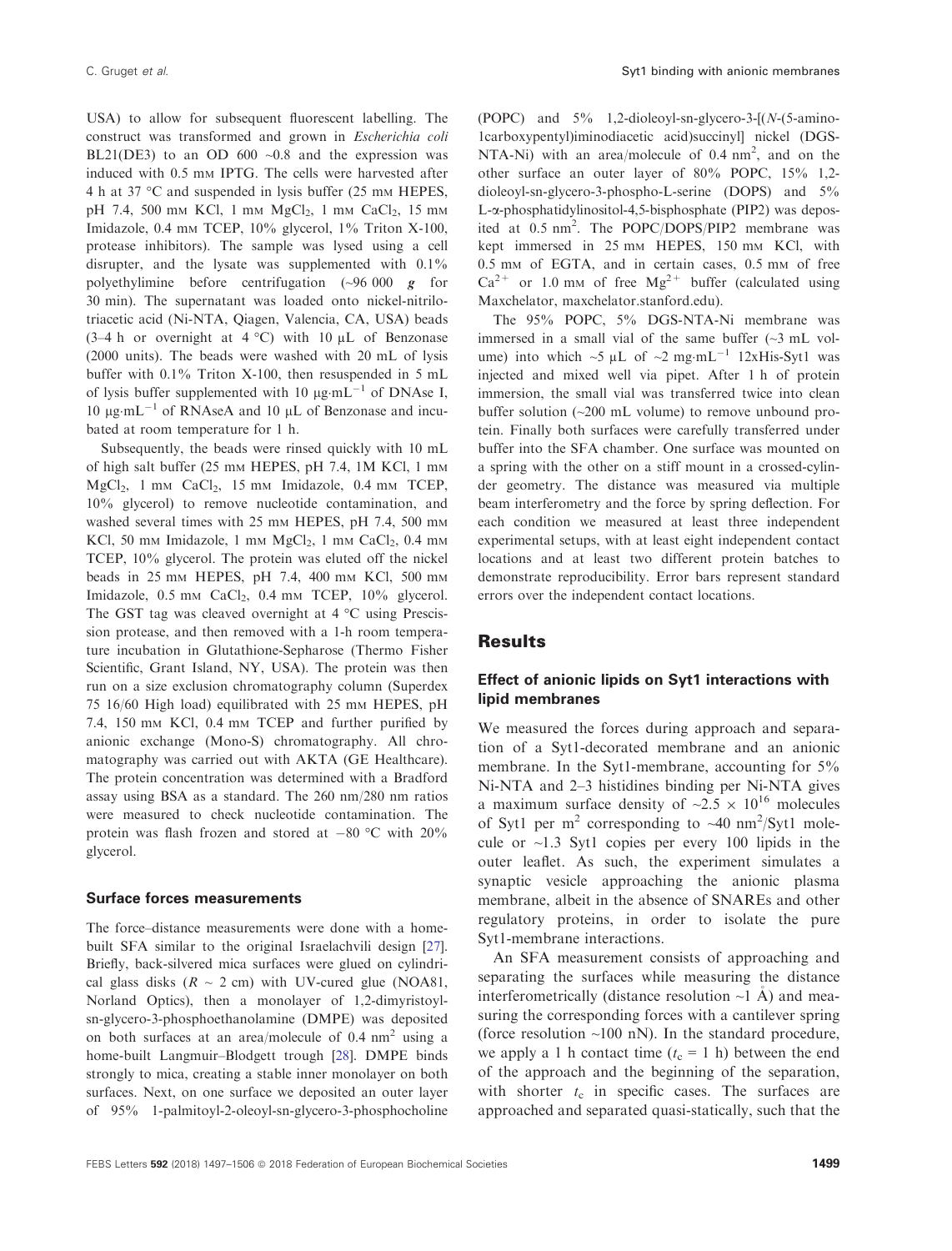<span id="page-3-0"></span>distance and force are measured simultaneously every  $\sim$ 10 s. The average speed of approach/separation outside of the interaction zone (i.e.  $D > 50$  nm) is  $\sim$ 1 nm·s<sup>-1</sup>, which captures the quasi-equilibrium interaction force profile between Syt1 and the opposing membrane. The surfaces were initially immersed in 150 mm KCl, 25 mm HEPES buffer and 0.5 mm EGTA. To first examine the effects of anionic lipids on the binding of Syt1 to membranes, we adjusted the composition of the opposing 'target' membrane. We measured the force–distance interactions of Syt1 approaching an anionic (PS/PIP2) membrane surface, and compared these interactions with Syt1 approaching a neutral (100% POPC) membrane surface (Fig. 2). By convention, repulsive forces have a positive sign while attractive forces have a negative sign.

During the approach of Syt1, a significant force was first measured at  $D \sim 25{\text -}30$  nm, which roughly corresponds to the fully stretched Syt1 [\[29\]](#page-9-0). Electrostatic interactions at this range are vanishingly small (Debye length ~0.8 nm), so this interaction is attributed to a steric interaction between the Syt1 chains and the anionic membrane surface. As the surfaces are pushed further together (a primitive mimic of the SNARE/Munc13 complex which brings the vesicle and plasma membrane together from large distances), an exponential repulsion is measured. These observations indicate that in spite of the structured C2A and C2B domains, the 61-residue linker between the transmembrane domain and C2A combined with the 9-residue linker between C2A and C2B



Fig. 2. Interaction force vs. distance measurement (approach and separation) by SFA for Syt1 membrane with a 100% POPC membrane (blue circles), and a Syt1-coated membrane with an 80% POPC, 15% DOPS and 5% PIP2 membrane (red squares). Filled symbols are during approach while empty symbols are during separation. In the Syt1-membrane cartoons (upper right), the  $Ca^{2+}$ binding loops of C2A and C2B are indicated by the yellow sites, and the polybasic patch on C2B is indicated by the red site.

are unstructured when not under confinement, and the isolated protein behaves similar to a random coil. We therefore apply the polymer mushroom model, which has also been applied to SNARE proteins [[30\]](#page-9-0),

$$
F/R = 72\pi \Gamma k_B T e^{-\sqrt{3}D/R_g}, \qquad (1)
$$

where F is the measured force,  $R \sim 2$  cm is the radius of the surfaces,  $\Gamma$  is the surface density of Syt1,  $k_B$  is Boltzmann's constant,  $T = 298$  K is the temperature, D is the distance between the membranes (see Fig. [1](#page-1-0)) and  $R<sub>g</sub>$  is the radius of gyration of Syt1. By fitting this equation to the measured  $F/R$  vs. D curves, we measure  $\Gamma$  and  $R_{\varrho}$ .

The approach curves (filled points, Fig. 2) are nearly equivalent for both the PC membranes and the anionic membranes, revealing that the long-range interactions between Syt1 and membranes do not depend on the membrane charge. These repulsive forces follow the mushroom model closely, and the measurement reveals a surface coverage  $\Gamma \sim 1 \times 10^{16}$  molecules m<sup>-2</sup> and radius of gyration  $R_g \sim 6 \pm 0.5$  nm for both conditions (Fig. 2, black curve). However, upon separating the two surfaces, drastic differences are observed between the PC lipids and anionic lipid membranes. For the PC membrane, a small hysteresis is measured (compared to the approach curve), but no adhesion is observed. This suggests that the Syt1 molecules are in a slightly compressed mode upon separation, but they do not bind specifically to the PC lipids. Conversely, for the anionic membrane, a strong adhesion force  $F_{\text{ad}}$  is measured, as the force at which the spring experiences an instability and a so-called jump-out of contact is observed (indicated by the 'jump-out' arrow in Fig. 2). By applying Derjaguin's approximation, which is valid for  $R \gg D$ and if the interactions decrease at least as  $1/D^2$  (and when the surfaces are not deformed or flattened), we find the surface energy per unit area,  $W$ , as

$$
W = \frac{F}{2\pi R} \tag{2}
$$

The normalized adhesion force is measured as  $F_{\text{ad}}/$  $R = -1.6$  mN/m, corresponding to an adhesion energy  $W_{\text{ad}} = -0.25 \text{ mJ} \cdot \text{m}^{-2}$ . Then, using this adhesion energy, one can find the energy per molecule of Syt1, by

$$
E_{\text{syt1}} = W/\Gamma \tag{3}
$$

As such, we measure the energy per molecule as a function of distance between the membranes, allowing for distance-dependent probing of the energetics of confinement and binding of Syt1. In the case of Syt1 binding to the anionic lipid membrane in 0.5 mm EGTA,  $W_{\text{ad}} = -0.25 \text{ mJ} \cdot \text{m}^{-2}$  and  $\Gamma = 1.3 \times 10^{16}$ molecules m<sup>-2</sup> give a binding energy  $E_{Syt1} \sim 5$   $k_B T$ .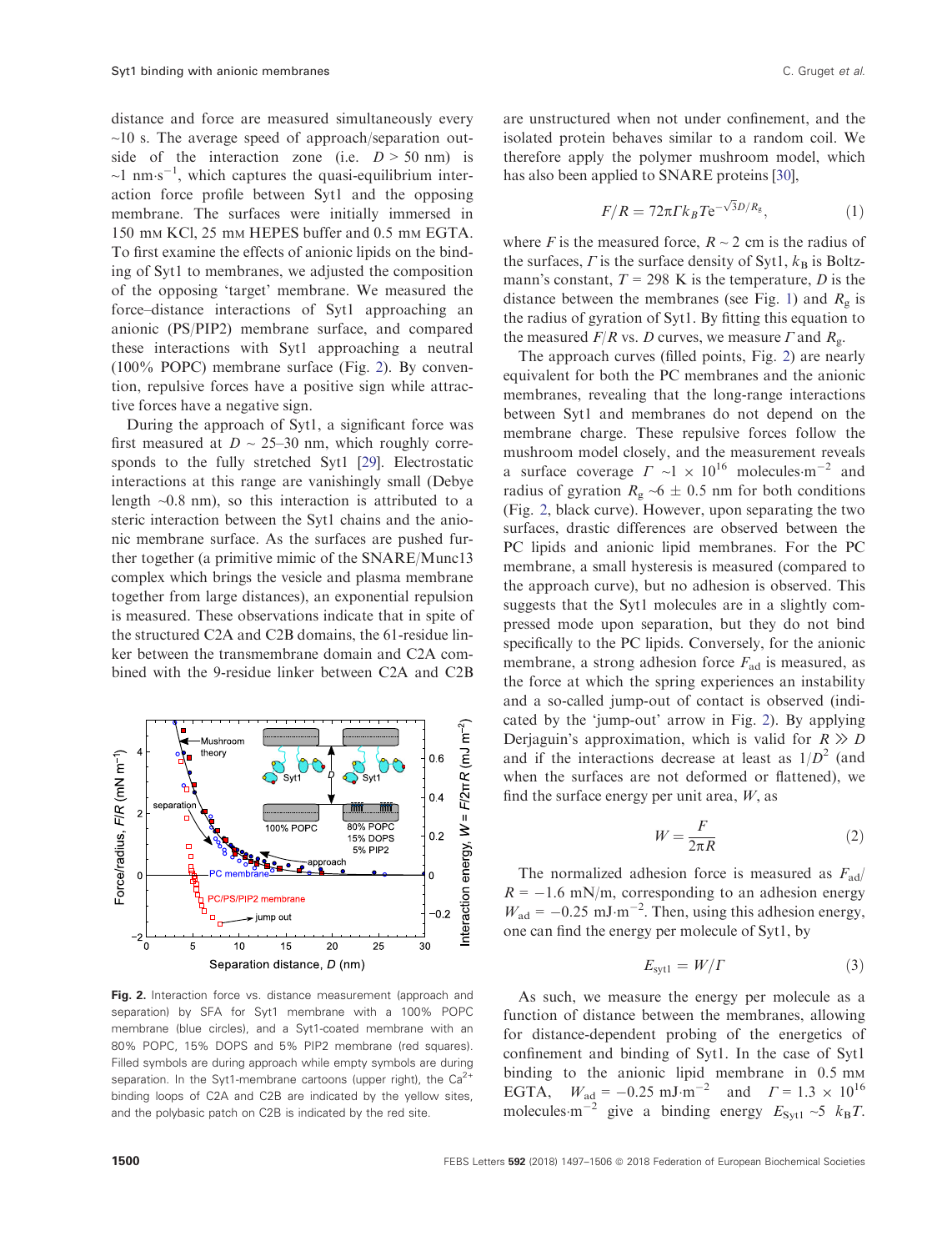<span id="page-4-0"></span>These values were taken from the force–distance measurement presented in Fig. [2.](#page-3-0) Calculating the average and standard error over a representative sample of eight independent measurements gives  $E_{Svt1} = 5.8 \pm 0.9$  $k_BT$  in EGTA. Note that the sign of the binding energy is reported as positive by convention as the magnitude of the adhesion (i.e. negative) force and energy.

## Effects of divalent cations  $Mg^{2+}$  and  $Ca^{2+}$  on Syt1 interactions with lipid membranes

Next, we measured energy vs. distance curves separately in 0.5 mm EGTA, 0.5 mm free  $Mg^{2+}$  and 0.5 mm free Ca<sup>2+</sup>, to examine the effects of  $Mg^{2+}$  and  $Ca^{2+}$  on the interaction between Syt1 and the anionic membrane (Fig. 3). As Syt1 approaches the membrane, an exponential repulsive force profile was observed again (Fig. 3A,B), which closely follows the mushroom model with  $R_g = 6 \pm 0.5$  nm in all three cases (Fig. 3B), indicating that the divalent ions do

not have a significant effect on the extended structure before Syt1 contacts the membrane. The surfaces are driven together until  $F/R \sim 5$  mN/m, where the distance remaining between the bilayers is  $D = 5.2 \pm 0.3$  nm (i.e. the confined Syt1 thickness), a similar value to thicknesses previously measured for Syt1 bridging between liposomes [\[8,10,29,31](#page-8-0)]. As observed by the repulsive interactions (Fig. 3A,B), confining Syt1 to this level has an energetic cost of  $\sim$ 15–20  $k_BT$ . This energy might be overcome by binding to SNAREs or Munc13 in vivo, or if Syt1 localizes away from the centre of the contact zone of the highly curved vesicle, then this barrier could be significantly lower.

Figure 3A,B shows selected force runs; every individual measurement results in a measurement of  $\Gamma$ ,  $R_{\alpha}$ ,  $W_{\text{ad}}$  and therefore  $E_{\text{Syt1}}$ . Typically,  $\Gamma$  ranges from about  $\sim 5 \times 10^{15}$  to  $\sim 2 \times 10^{16}$  molecules m<sup>-2</sup>, while  $R_g$ is in the range 5–8 nm. When the surfaces are separated from each other, divalent ions lead to significant increases to the binding energy (Fig. 3A,C). Addition



Fig. 3. Force–distance measurements by SFA in the presence of EGTA,  $Mg^{2+}$  and Ca<sup>2+</sup> for (A) approach and separation on normal axes and (B) approach forces only on a semilog plot. (C) Summary of binding interactions at short and long contact times and (D) summary of the distance shift during the 1-h contact time for each condition.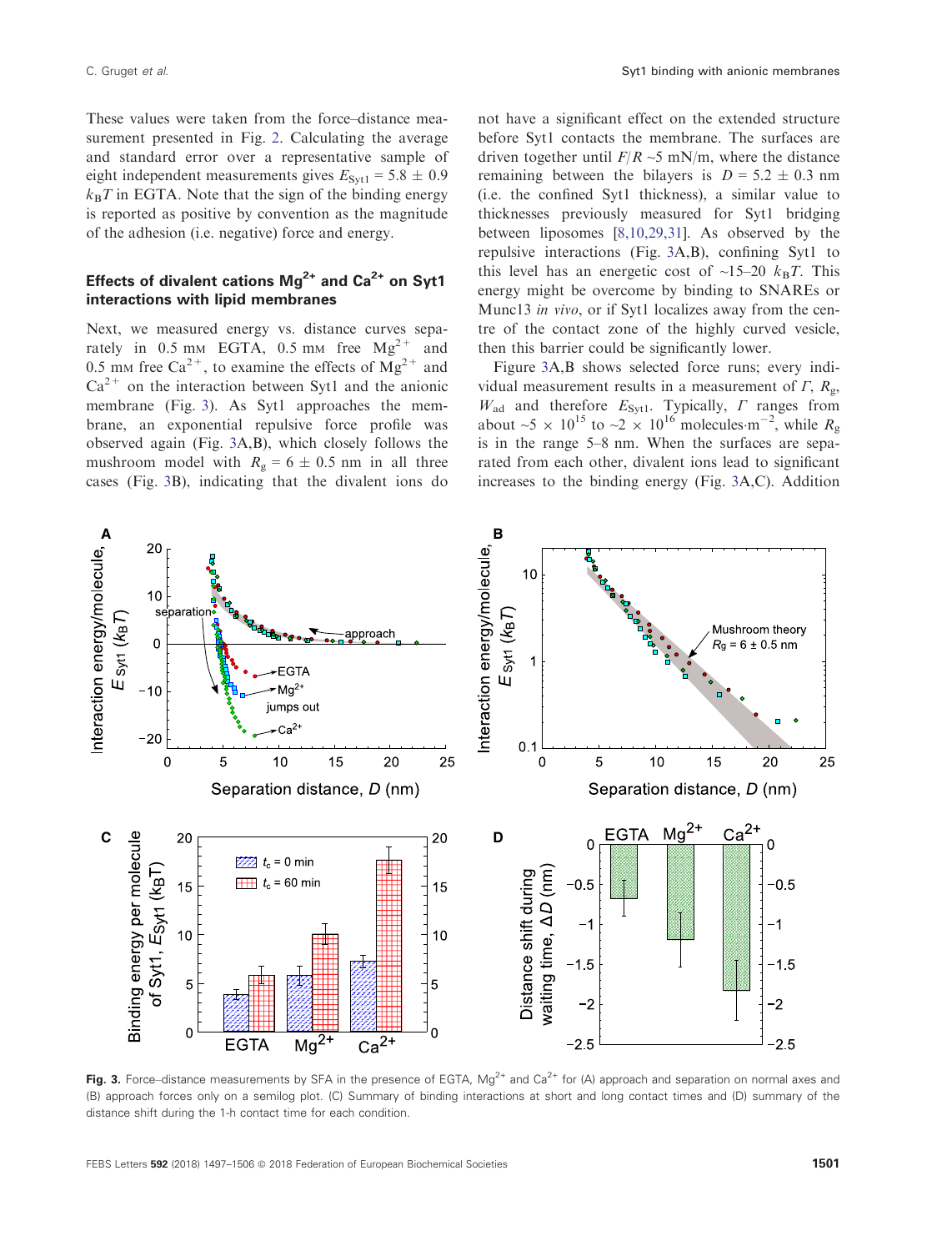of  $Ca^{2+}$  is known to cause insertion of the hydrophobic residues near the  $Ca^{2+}$  binding sites of C2AB, and the binding energy increases to  $E_{Svt1} = 17.6 \pm 1.4$  $k_{\rm B}T$ . Notably, the binding increases in Mg<sup>2+</sup>, from  $E_{\text{Svt1}} = 5.8 \pm 0.9$   $k_B T$  in EGTA to  $E_{\text{Svt1}} = 10.0 \pm 1.1$  $k_{\text{B}}T$  in Mg<sup>2+</sup>. This increase in the binding energy implicates interaction of the hydrophobic loops when Syt1 coordinates  $Mg^{2+}$ , possibly due to a weaker hydrophobic loop interaction compared to  $Ca^{2+}$  (see discussion for details). A subset of experiments were performed in buffer containing 0.5 mm free  $Ca^{2+}$  and 1 mm free  $Mg^{2+}$  over two independent experimental setups, eight total contact zones and three individual force measurements at each contact zone. These measurements gave nearly identical results to the energy measured in Ca<sup>2+</sup> alone, with  $E_{Syt1} = 16.1 \pm 2.1$   $k_BT$ .

The binding energies at short contact times,  $t_c = 0$  min, were also measured, as shown in Fig. [3C](#page-4-0). These results show the same trend as the binding energies for  $t_c = 60$  min, although the trend is less pronounced. The experimental subset performed in 0.5 mm free Ca<sup>2+</sup> and 1 mm free Mg<sup>2+</sup> gave  $E_{Svt1} = 7.9 \pm 0.9$  $k_{\text{B}}T$  for  $t_{\text{c}} = 0$  min, again virtually the same as the value measured in Ca<sup>2+</sup> alone ( $E_{Syt1}$  = 7.2  $\pm$  0.6  $k_BT$ ). The binding kinetics, which plateau between  $t_c = 30$ – 60 min, are shown in supporting information (Data S1). Syt1 triggers  $Ca^{2+}$ -dependent fusion remarkably quickly in vivo, often in less than a millisecond [[2](#page-8-0)]. The slow equilibration in the SFA measurement, over the course of  $\sim$ 1 h, is clearly nonbiological. This timescale for equilibration was also observed for SNARE proteins [\[30\]](#page-9-0) and is likely due to the surface geometry, which provides confinement to nm-level distances over hundreds of  $\mu$ m<sup>2</sup> compared to hundreds of nm<sup>2</sup> in the synaptic vesicle. However, the slow kinetics are in fact advantageous in the present measurements because it enables observation of slow molecular rearrangements. This confinement effect may be enhanced by the Syt1 concentration which is around 10x larger than the average Syt1 content of a synaptic vesicle [\[32\]](#page-9-0). Nonetheless, if all Syt1 are bound to the plasma membrane, e.g. as in the recently proposed ring-shaped oligomers model [[19](#page-8-0)], their local concentration is increased up to the same order of magnitude as the concentration in the current SFA experiments. In any case, using  $10\times$  smaller Syt1 concentration in the present measurements would decrease the magnitudes of  $\Gamma$  and  $W_{ad}$  accordingly, making accurate measurement of  $E_{\text{Syt1}}$  impossible.

By measuring the distance at the final point of approach and first point of separation at the same applied force, we obtain the distance shift during the contact time,  $\Delta D = D_{\text{separation,initial}} - D_{\text{approach,final}}$ , as shown in detail in the supporting information (Data

S2). A negative value for  $\Delta D$  indicates an inward distance shift (i.e. the surfaces become closer together). For  $t_c = 0$  min,  $\Delta D$  is zero within experimental error. However, for  $t_c = 1$  h,  $\Delta D$  increases in magnitude from  $-0.7$  nm in EGTA, to  $-1.2$  nm in Mg<sup>2+</sup>, and to  $-1.8$  nm in Ca<sup>2+</sup>, as shown in Fig. [3D](#page-4-0). Therefore, the binding energies were correlated with  $\Delta D$ , indicating that relatively slow molecular rearrangements during confinement lead to the increased adhesion, discussed in more detail below.

### **Discussion**

Most previous measurements of Syt1-membrane binding have utilized only the soluble C2AB to measure association with a membrane. Importantly, we include the entire cytoplasmic portion of Syt1 and attach it directly to a membrane, providing a more precise mimic of Syt1 in synaptic vesicles approaching the plasma membrane. Under physiological conditions, the Syt1 interaction with *cis* PS lipids is known to be screened by ATP, such that only the *trans* interaction is productive [\[26](#page-9-0)]. Therefore, by including only PC in the *cis* membrane, we measure the Syt1-*trans* interaction under the physiologically relevant topology.

Previous solution phase measurements indicate that  $Ca<sup>2+</sup>$ -independent binding of C2AB to anionic membranes occurs through the C2B polylysine patch, while the C2A plays a small or negligible role in lipid binding [[5,7,23](#page-8-0)]. Therefore, the adhesion measured here between Syt1 and the anionic membrane in EGTA,  $E_{\text{Svt1}}$  = 5.8  $\pm$  0.9  $k_BT$ , likely arises primarily from the binding of the polylysine patch of C2B with the anionic PS and PIP2 lipid headgroups. Several groups have measured association or dissociation constants via isothermal calorimetry or MST, which can be used to calculate a binding free energy. With similar lipid compositions the dissociation constant measurements of Syt1 with membranes are reported to be in the range of  $\sim$ 5–10  $k_BT$  in EGTA [[6,7\]](#page-8-0). A recent single-molecule study reported no binding between C2AB and an anionic membrane in the absence of  $Ca^{2+}$ , possibly because the  $Ca^{2+}$ -independent binding requires participation of multiple molecules [\[20\]](#page-8-0). The value reported here (5.8  $\pm$  0.9  $k_BT$ ) is in the lower range of values reported thus far, which is perhaps expected. By including the entire cytosolic domain and anchoring it to a membrane, we have reduced degrees of freedom compared to the solution phase measurements. Similarly, the extreme confinement due to the close apposition of both membranes reduces the degrees of freedom for Syt1 even further and provides a model closer to the crowded and confined situation in vivo.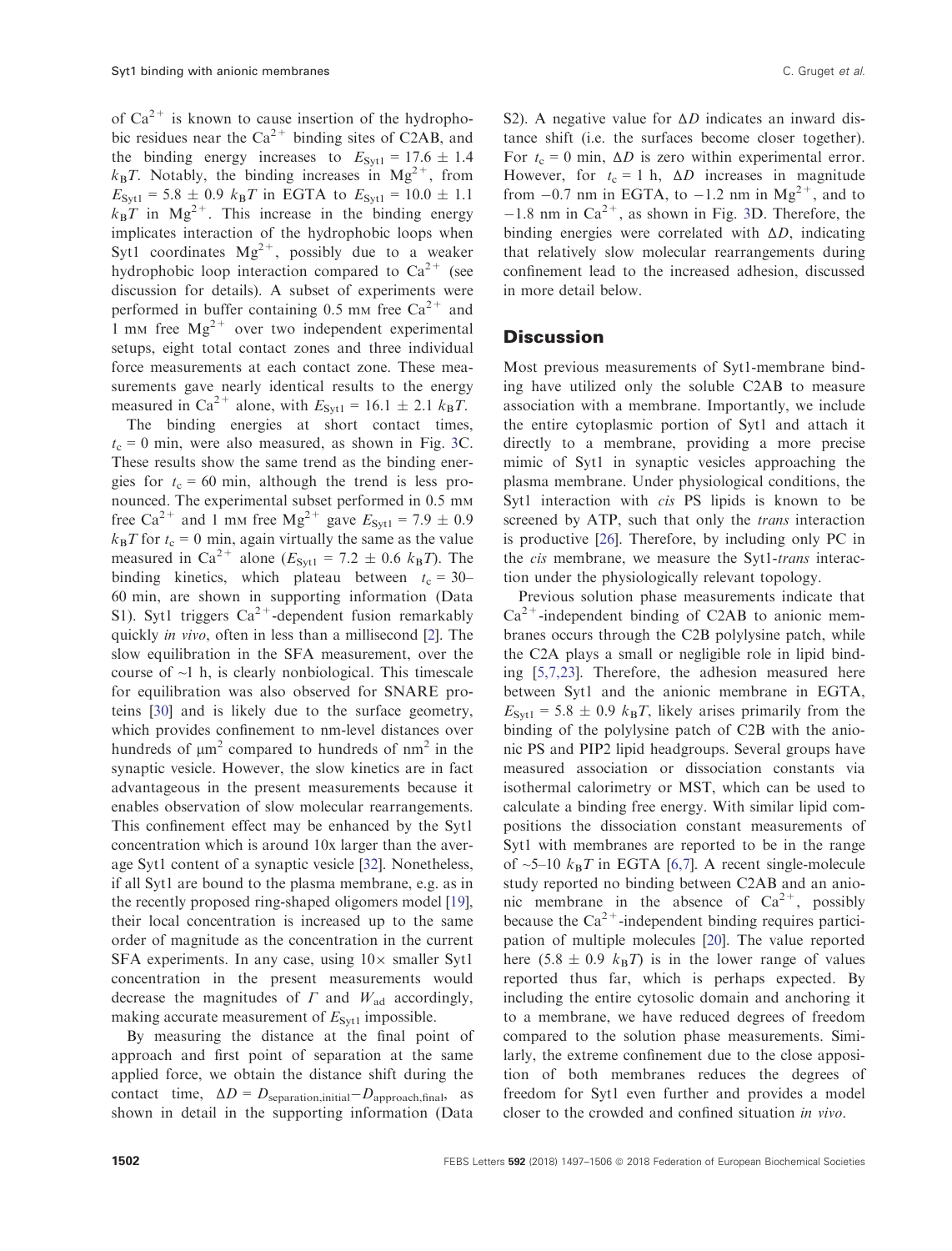A simple screened Coulomb interaction to model the polybasic patch as a cation of valence +4 and the PIP2 as an anion of valence  $-3$  allows for a simplified view of this interaction. As shown in the supporting information (Data S3), this ion–ion interaction is fully attractive but becomes significant compared to the thermal energy only for separations  $\sim$ 1 nm. The contact energy (i.e. adhesion or binding energy) is  $\sim 8$   $k_BT$ . A combined experimental–theoretical study of polylysine binding at anionic membrane surfaces found that each lysine provided about 1.7  $k_BT$  to the total binding energy [\[33\]](#page-9-0), such that a 4-lysine stretch as found in C2B should bind with  $\sim$ 7  $k_B T$ . These simplified models are in rough agreement with the experimentally measured value, indicating that the C2B-membrane interaction is almost purely accounted for as a charge– charge interaction between the polybasic patch and the anionic lipids.

The increased binding of Syt1 in the presence of  $Ca^{2+}$  is also expected from previous work [\[9,20](#page-8-0)], which indicates that Syt1 reorients to insert the hydrophobic residues of the  $Ca^{2+}$  loop into the membrane. A recent optical tweezers study reported a binding energy of  $\sim$ 12  $k_BT$  in the presence of 0.5 mm free  $Ca^{2+}$  for C2AB binding to an anionic membrane [[20](#page-8-0)]. A wide range of dissociation constants, and therefore binding energetics, have been measured by traditional biological assays for soluble C2AB with anionic membranes, with a maximum value of  $\sim$ 25  $k_BT$  [[9](#page-8-0)]. The value measured here in 0.5 mm  $Ca^{2+}$ ,  $E_{Syt1}$  =  $17.6 \pm 1.4$ , is again smaller than the traditional assays, although is potentially more representative physiologically because Syt1 is anchored to the membrane.

The increase in the binding energy upon addition of  $Mg^{2+}$  (compared to in EGTA) has not been previously reported and is potentially due to a weaker interaction of the  $Ca^{2+}$  binding pocket in the presence of  $Mg^{2+}$  that results in partial insertion of the hydrophobic loops. The membrane binding energy in  $Mg^{2+}$  is between the binding energies measured in  $Ca^{2+}$  and EGTA. One possible explanation for the weaker overall interaction in  $Mg^{2+}$  compared to  $Ca^{2+}$  is that partial hydrophobic loop insertion occurs in concert with binding of the polybasic patch. The other possibility is that the polybasic patch is no longer bound in the presence of  $Mg^{2+}$  and the binding energy originates entirely from the partial loop insertion. These possibilities are presented schematically in Fig. [4](#page-7-0) and discussed further directly below. We cannot distinguish between these in the current measurements and more detailed structural measurements could help elucidate the mechanism. Since we obtained similar binding energies for experiments in  $Ca^{2+}$  and both  $Ca^{2+}$  and  $Mg^{2+}$ 

simultaneously, it appears that the  $Mg^{2+}$  occupies the  $Ca^{2+}$  sites in the absence of  $Ca^{2+}$ , but  $Ca^{2+}$  outcompetes  $Mg^{2+}$  when they are both present, such that Syt1 reaches the full  $Ca^{2+}$ -dependent binding energy.

Due to the geometry in the SFA, the first Syt1-membrane interaction is through the C2B polybasic patch which orients the C2B and provides a similar initial binding conformation in all three conditions, as shown in Fig. [4](#page-7-0). The measurements of  $\Delta D$  indicate that Syt1 molecules slowly rearrange to find their final conformation. Even for  $t_c = 0$  min, the surfaces remain at  $\sim$ 5 nm level confinement for  $\sim$ 5 min, allowing some small fraction of molecules to change conformation and leading to the observed adhesion increase for the  $t_c = 0$  min case over the three conditions. In EGTA, the small increase in binding energy over  $t_c = 1$  h combined with the small value for  $\Delta D$  implicate nonspecific rearrangements. In  $Ca^{2+}$ , the C<sub>2</sub>B hydrophobic loops prefer an upright orientation during loop insertion, allowing C2A to rotate and align parallel with the C2B during the equilibration to insert its hydrophobic loops in the membrane, leading to the measured large increase in binding and more dramatic rearrangements of  $\Delta D = -1.8$  nm in Ca<sup>2+</sup>. With  $Mg^{2+}$ , the C2B again contacts the membrane first via the C2B polybasic patch, with the additional possibility of partial loop insertion. Rotation during the contact time results in a similar side-by-side configuration of C2AB, but due to only partial hydrophobic loop insertion, the distance shift is limited to  $\Delta D = -1.2$  nm and the binding energy increase is modest.

With a physiological concentration of  $\sim$ 1 mm Mg<sup>2+</sup>, the measurements in  $Mg^{2+}$  potentially reveal mechanisms of Syt1 action. Several previous studies have suggested that the presence of  $Mg^{2+}$  is important for the  $Ca^{2+}$  sensitivity of Syt1 [[22](#page-8-0)–[24\]](#page-8-0). Rearrangements of potential physiological importance measured here include the transition from polybasic patch binding, to partial loop insertion in  $Mg^{2+}$ , to full loop insertion in  $Ca^{2+}$  (Fig. [4\)](#page-7-0). Additionally, if C2A is held adjacent to the cis membrane by SNAREs or other conformational factors, the rearrangement from C2B polybasic binding/partial loop insertion in  $Mg^{2+}$  to full loop insertion in  $Ca^{2+}$  may be physiologically relevant. These rearrangements are not necessarily sequential and might be multimodal such that during loop insertion, the polybasic patch interaction persists to some degree [\[9](#page-8-0)]. The physiological roles of these  $Mg^{2+}$ effects merit further exploration in a functional context. While these measurements are consistent with the ring model [\[16,18,19\]](#page-8-0), no direct evidence of Syt1 rings or oligomers was found. It is difficult to envision how oligomerization would impact the measured results in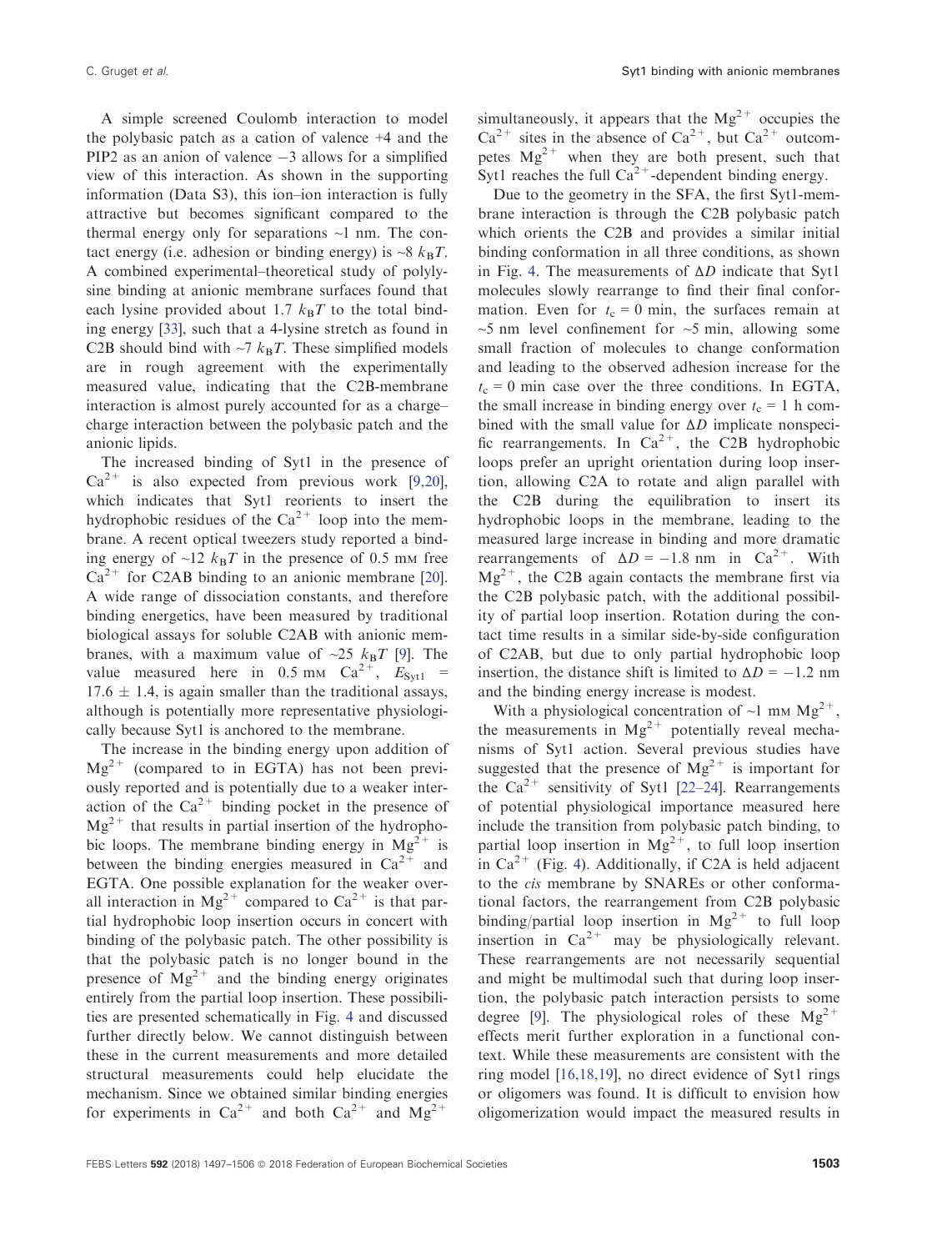<span id="page-7-0"></span>

Fig. 4. Schematic mechanism for the Syt1-membrane rearrangements measured in this study. The Syt1 is anchored to the top membrane. Important residues of Syt1 are labelled as follows: red, C2B polybasic; yellow, C2B Ca<sup>2+</sup> binding; green, C2A Ca<sup>2+</sup> binding; pink, C2A and C2B hydrophobic loops. Membrane contacts are denoted by red circles (polybasic patch), blue circles (partial hydrophobic loop insertion), blue ovals (full hydrophobic loop insertion). Black arrows denote the slow measured rearrangements (over the course of 1 h), while hypothesized fast (~msec) potential physiological transitions are denoted by the heavy red arrows (labelled 'fast'). See text for detailed mechanistic explanation.

SFA. While the slow rearrangements might reflect oligomerization, they also simply might be an effect of the large scale confinement over many  $\mu$ m<sup>2</sup>. Similarly, the measured  $R_g$  is  $\sim$ 2–3 $\times$  larger than the expected  $R_g$ for Syt1 [[34,35\]](#page-9-0), which could be a subtle signature of oligomerization, but also may result from differences between measuring  $R<sub>g</sub>$  for the full cytoplasmic domain between two surfaces (as done here) vs. measuring  $R_{\rm g}$ of C2AB in solution. The transition from the initial contact state in  $Mg^{2+}$  to the equilibrated loop insertion in  $Ca^{2+}$  is consistent with the ring model.

We directly measured Syt1-membrane binding energies and interaction mechanisms, along with confinement and molecular rearrangement details of Syt1-membrane interactions. Future measurements focusing on Syt1 mutants and more realistic lipid

compositions will help to precisely assess the roles of different Syt1 binding sites. While the current results suggest that the hydrophobic loops play a role in the presence of  $Mg^{2+}$ , additional structural and biochemical work is required to elucidate the precise nature of this interaction. The inclusion of SNAREs and observation of Syt1 loop-insertion, in correlation with measurements of distance-dependent binding energetics, could help elucidate precise mechanistic details of Syt1 action in fast  $Ca^{2+}$ -triggered synaptic transmission.

## Acknowledgements

This work was supported by Agence Nationale de la Recherche (ANR) ANR-14-1CHN-0022-01 to JER.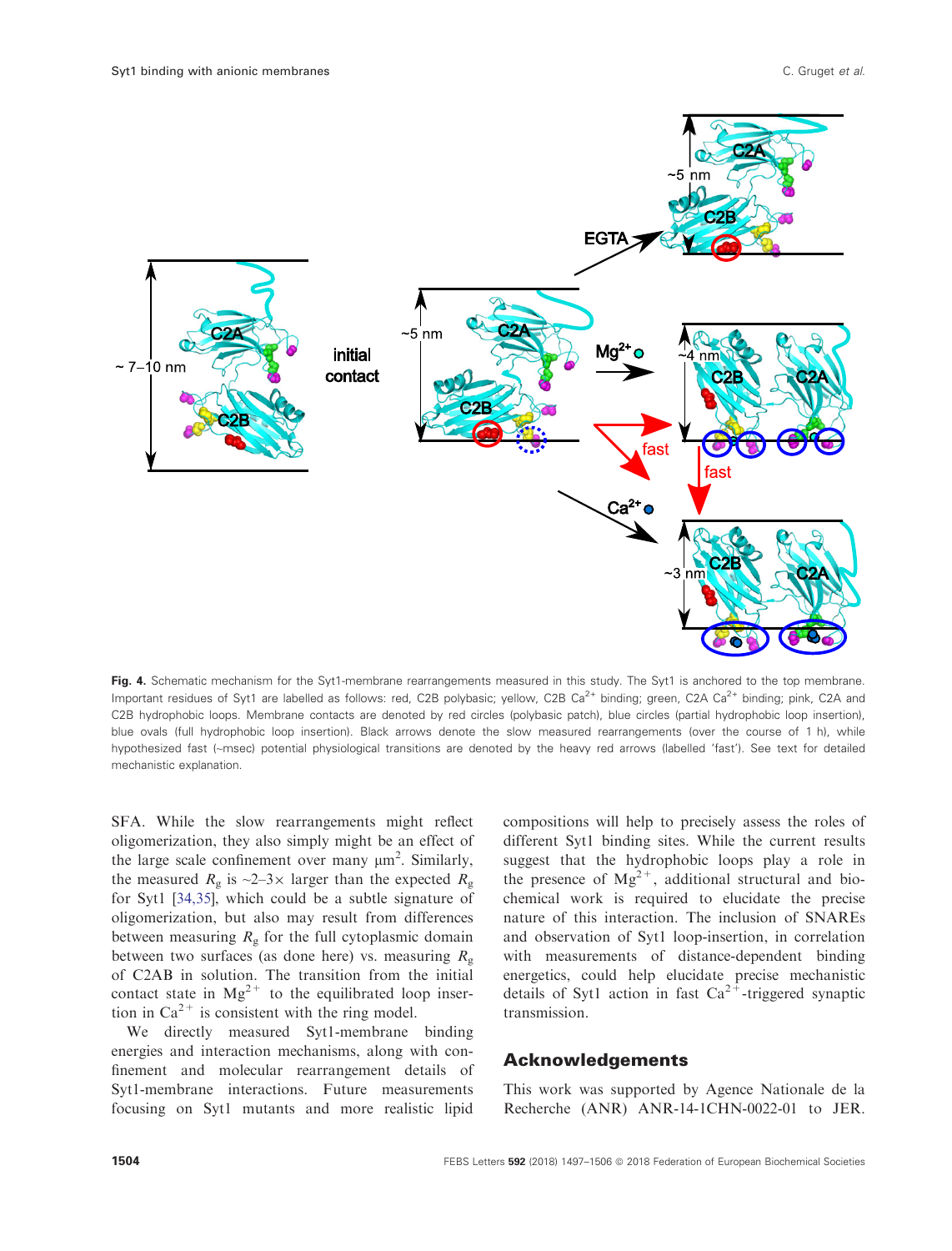# <span id="page-8-0"></span>Author contributions

SHD, FP, and JER conceived and designed the study. CG and SHD performed experiments. CG, JC, OB, SSK, and EP provided new tools and reagents. CG, SHD, and FP analyzed data and wrote the paper. All authors discussed the results and revised the manuscript.

## References

- 1 Chapman ER (2002) Synaptotagmin: A Ca2+ sensor that triggers exocytosis? Nat Rev Mol Cell Biol 3, 498– 508.
- 2 Südhof TC and Rothman JE (2009) Membrane fusion: grappling with SNARE and SM proteins. Science 323, 474–477.
- 3 Brose N, Petrenko AG, Südhof TC and Jahn R (1992) Synaptotagmin: a calcium sensor on the synaptic vesicle surface. Science 256, 1021–1025.
- 4 Martens S, Kozlov MM and McMahon HT (2007) How synaptotagmin promotes membrane fusion. Science 316, 1205–1208.
- 5 Bai J, Tucker WC and Chapman ER (2004) PIP2 increases the speed of response of synaptotagmin and steers its membrane-penetration activity toward the plasma membrane. Nat Struct Mol Biol 11, 36–44.
- 6 Den Van Bogaart G, Meyenberg K, Diederichsen U and Jahn R (2012) Phosphatidylinositol 4,5 bisphosphate increases Ca2+ affinity of synaptotagmin-1 by 40-fold. J Biol Chem 287, 16447–16453.
- 7 Kuo W, Herrick DZ, Ellena JF and Cafiso DS (2009) The calcium-dependent and calcium-independent membrane binding of synaptotagmin 1: two modes of C2B binding. J Mol Biol 387, 284–294.
- 8 Arac D, Chen X, Khant HA, Ubach J, Ludtke SJ, Kikkawa M, Johnson AE, Chiu W, Südhof TC and Rizo J (2006) Close membrane-membrane proximity induced by Ca2+-dependent multivalent binding of synaptotagmin-1 to phospholipids. Nat Struct Mol Biol 13, 209–217.
- 9 Pérez-Lara A, Thapa A, Nyenhuis SB, Nyenhuis DA, Halder P, Tietzel M, Tittmann K, Cafiso DS and Jahn R (2016) PtdInsP2 and PtdSer cooperate to trap synaptotagmin-1 to the plasma membrane in the presence of calcium. Elife 5, 1–22.
- 10 Kuo W, Herrick DZ and Cafiso DS (2011) Phosphatidylinositol 4,5-bisphosphate alters synaptotagmin 1 membrane docking and drives opposing bilayers closer together. Biochemistry 50, 2633–2641.
- 11 Hui E, Bai J and Chapman ER (2006) Ca2+ triggered simultaneous membrane penetration of the tandem C2-domains of synaptotagmin I. Biophys J 91, 1767–1777.
- 12 Herrick DZ, Sterbling S, Rasch KA, Hinderliter A and Cafiso DS (2006) Position of synaptotagmin I at the membrane interface: cooperative interactions of tandem C2 domains. Biochemistry 45, 9668–9674.
- 13 Mackler JM, Drummond JA, Loewen CA, Robinson IM and Reist NE (2002) The  $C(2)B Ca(2+)$ -binding motif of synaptotagmin is required for synaptic transmission in vivo. Nature 418, 340–344.
- 14 Paddock BE, Wang Z, Biela LM, Chen K, Getzy MD, Striegel A, Richmond JE, Chapman ER, Featherstone DE and Reist NE (2011) Membrane penetration by synaptotagmin is required for coupling calcium binding to vesicle fusion in vivo. J Neurosci 31, 2248–2257.
- 15 Hui E, Johnson CP, Yao J, Dunning FM and Chapman ER (2009) Synaptotagmin-mediated bending of the target membrane is a critical step in Ca 2+ regulated fusion. Cell 138, 709–721.
- 16 Wang J, Bello O, Auclair SM, Wang J, Coleman J, Pincet F, Krishnakumar SS, Sindelar CV and Rothman JE (2014) Calcium sensitive ring-like oligomers formed by synaptotagmin. Proc Natl Acad Sci USA 111, 13966–13971.
- 17 Zanetti MN, Bello OD, Wang J, Coleman J, Cai Y, Sindelar CV, Rothman JE and Krishnakumar SS (2016) Ring-like oligomers of synaptotagmins and related C2 domain proteins. Elife 5, 1–15.
- 18 Wang J, Li F, Bello OD, Sindelar CV, Pincet F, Krishnakumar SS and Rothman JE (2017) Circular oligomerization is an intrinsic property of synaptotagmin. Elife 6, 1-17.
- 19 Rothman JE, Krishnakumar SS, Grushin K and Pincet F (2017) Hypothesis: buttressed rings assemble, clamp, and release SNAREpins for synaptic transmission. FEBS Lett 591, 3459–3480.
- 20 Ma L, Cai Y, Li Y, Jiao J, Wu Z, O'Shaughnessy B, Karatekin E, De Camilli P and Zhang Y (2017) Singlemolecule force spectroscopy of protein-membrane interactions. Elife 6, 1–21.
- 21 Takahashi H, Shahin V, Henderson RM, Takeyasu K and Edwardson JM (2010) Interaction of synaptotagmin with lipid bilayers, analyzed by single-molecule force spectroscopy. *Biophys J* 99, 2550–2558.
- 22 Zhou Q, Lai Y, Bacaj T, Zhao M, Lyubimov AY, Uervirojnangkoorn M, Zeldin OB, Brewster AS, Sauter NK, Cohen AE et al. (2015) Architecture of the synaptotagmin–SNARE machinery for neuronal exocytosis. Nature 525, 62–67.
- 23 Schiavo G, Gu OM, Prestwich GD, Söllner TH and Rothman JE (1996) Calcium-dependent switching of the specificity of phosphoinositide binding to synaptotagmin. Proc Natl Acad Sci USA 93, 13327–13332.